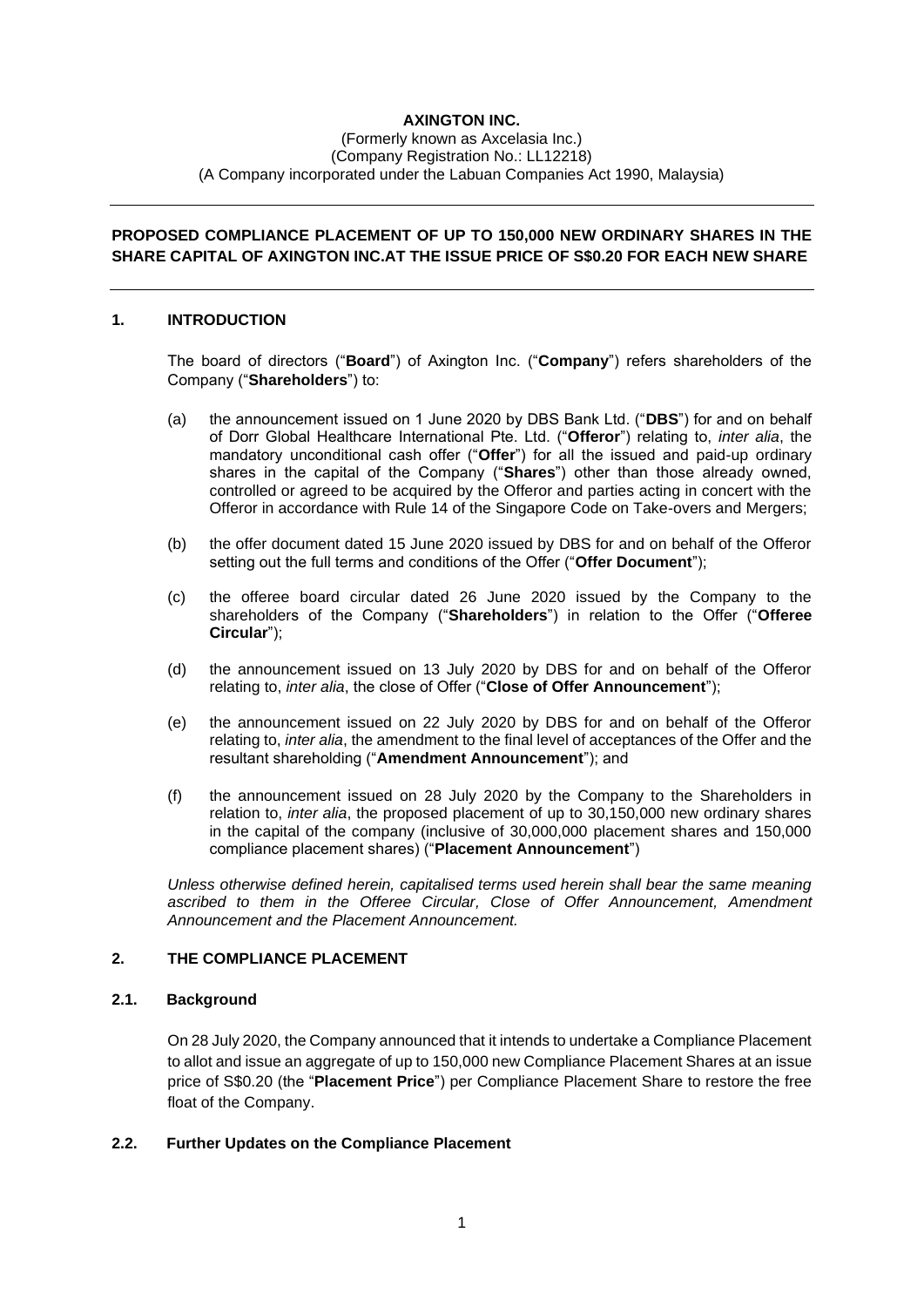Further to the Placement Announcement, the Board of Directors wishes to announce that it has on 3 August 2020 entered into a placement agreement ("**Placement Agreement**") with UOB Kay Hian Private Limited ("**Placement Agent**") in relation to the Compliance Placement.

Pursuant to the Placement Agreement, the Placement Agent has agreed to procure placees for up to the Compliance Placement Shares at the Placement Price for each Compliance Placement Share, on a best endeavours basis in accordance with the terms and conditions of the Placement Agreement. In consideration, the Company shall pay to the Placement Agent, a placement commission of S\$25,000 (and if applicable, goods and services tax thereon) (the "**Commission**"). The Commission is equivalent to approximately 83.33% of the Net Proceeds (as defined herein).

The Placement Shares will not be placed out to any person who is a director or a substantial shareholder of the Company, or any other person falling within the categories set out in Rule 812(1) of the Catalist Rules.

## **2.3. The Placement Price**

The Placement Price represents a discount of approximately 5.39% to the volume-weighted average price of S\$0.2114<sup>1</sup> per Share for trades done on the Singapore Exchange Securities Trading Limited ("**SGX-ST**") on 13 July 2020 (being the last trading day on which the Shares were traded on the SGX-ST prior to the signing of the Placement Agreement).

### **2.4. Salient Terms and Conditions of the Placement Agreement**

Pursuant to the terms and conditions of the Placement Agreement, the completion of the Compliance Placement is subject to, *inter alia*:

- (i) the offer information statement ("**Offer Information Statement**") being lodged with SGX-ST, acting as an agent on behalf of Monetary Authority of Singapore ("**Authority**"), and accepted by the SGX-ST and MAS;
- (ii) the approval for listing and quotation of the Compliance Placement Shares on the SGX-ST being obtained from the SGX-ST and not having been revoked or amended and, where such approval is subject to conditions, to the extent that any conditions for the listing and quotation of the Compliance Placement Shares on the SGX-ST are required to be fulfilled on or before the Placement Completion Date (as defined herein), they are so fulfilled;
- (iii) the offer, allotment, issuance, transfer and subscription of the Compliance Placement Shares not being prohibited by any statue, order, rule, regulation or directive promulgated or issued after the date of the Placement Agreement by any legislative, executive or regulatory body or authority of Singapore or any other jurisdiction, which is applicable to the Company or the Placement Agent;
- (iv) there not having occurred, in the opinion of the Placement Agent, any material adverse change, or any development reasonably likely to involve a prospective material adverse change, whether or not arising from transactions in the ordinary course of business, subsequent to the date of the Placement Agreement which, in the opinion of the Placement Agent, is or is reasonably likely to be materially adverse in the context of the Compliance Placement or is reasonably likely to prejudice materially the success of the Placement or dealings in the Compliance Placement Shares in the secondary market; and
- (v) the representations, warranties and undertakings in the Placement Agreement remaining true and correct in all material respects as at the Placement Completion Date

<sup>1</sup> Source: Bloomberg L.P.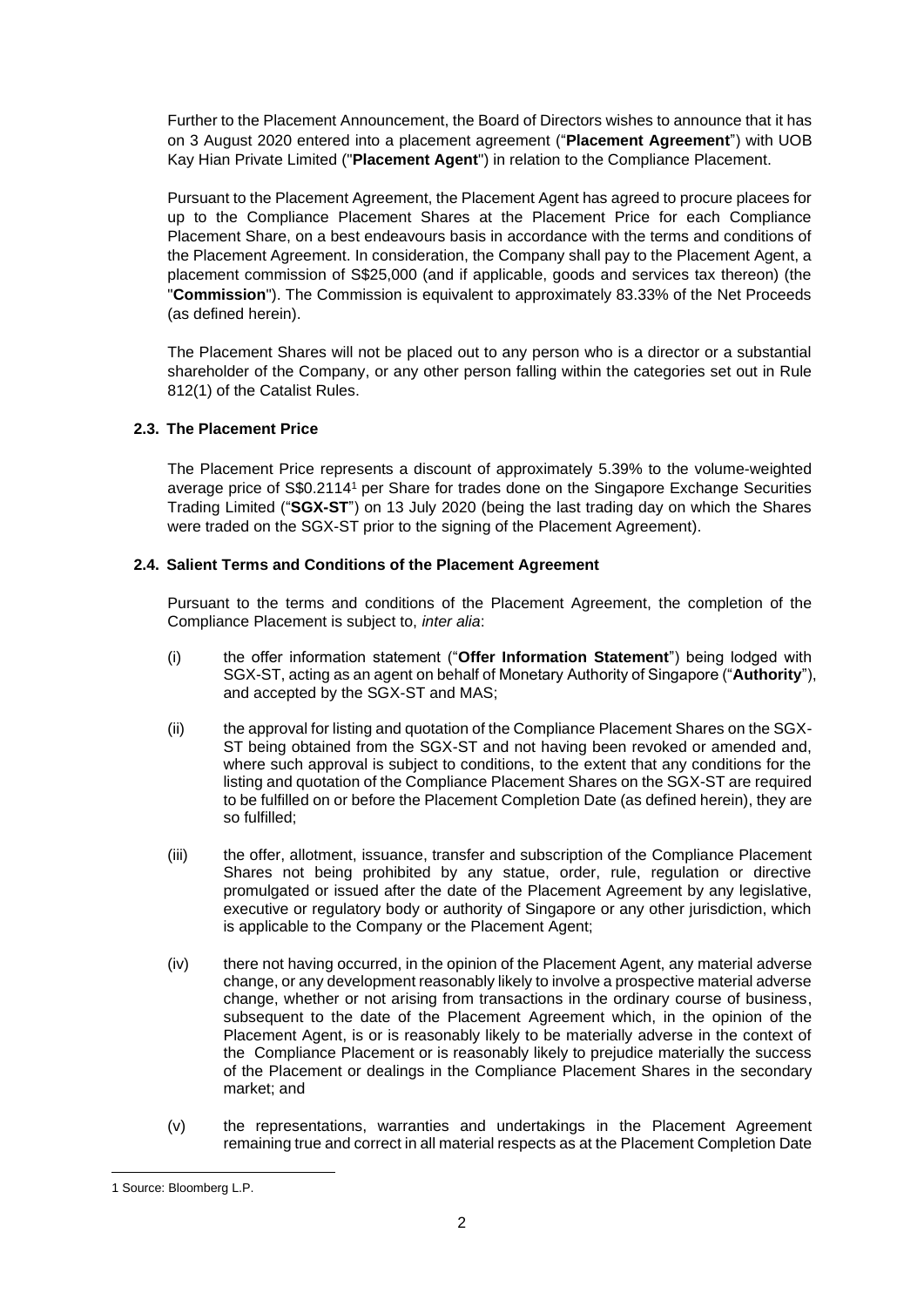and the Company having performed all of its obligations hereunder to be performed on or before the Placement Completion Date.

If any of the conditions precedent is not satisfied on or before the date falling four (4) weeks after the date of the Placement Agreement (or such other date as the Company and the Placement Agent may agree), the Placement Agreement shall terminate and shall be of no further effect and no party shall be under any liability to the other in respect of the Placement Agreement save that the Company shall remain liable for the indemnities provided under the Placement Agreement and the reimbursement of costs and expenses incurred by the Placement Agent in respect of the placement of the Compliance Placement Shares up to the date of such termination.

The Proposed Compliance Placement is expected to be completed within three (3) business days after the listing and quotation notice in relation to the Proposed Compliance Placement is granted by the SGX-ST ("**Placement Completion Date**"), or such other date as the Company and the Placement Agent may otherwise agree.

The Compliance Placement Shares shall be issued free from all claims, pledges, mortgages, charges, liens and encumbrances and shall rank in all respects *pari passu* with the then existing issued Shares at the time of the issue except that the Compliance Placement Shares will not rank for any dividends, rights, allotments or other distributions the record date for which falls on or before the date of the issue of the Compliance Placement Shares.

#### **2.5. Share Issue Mandate**

The Compliance Placement Shares will be issued pursuant to the general share issue mandate ("**Share Issue Mandate**") approved by Shareholders at the annual general meeting of the Company on 17 April 2020 ("**2020 AGM**"), under Article 3 of the Company's articles of association and Rule 806(2) of the Catalist Rules. Pursuant to the Share Issue Mandate granted by the Shareholders at the 2020 AGM, the Directors are authorised and empowered to, *inter alia*, allot and issue Shares in the Company not exceeding 100% of the total number of issued Shares (excluding treasury shares) in the capital of the Company at the time of passing of the Share Issue Mandate, of which the aggregate number of Shares to be issued other than on a pro-rata basis to all existing shareholders shall not exceed 50% of the total number of issued shares (excluding treasury shares) in the capital of the Company. As at the date of the 2020 AGM, the total number and issued share capital of the Company was 160,310,300 Shares. As no Shares were previously issued under the Share Issue Mandate, the Company is authorised to issue up to 80,155,150 Shares other than on a pro-rata basis. Accordingly, and taking into consideration the proposed allotment and issuance of the Placement Shares and the Rights Shares, the proposed allotment and issuance of the Compliance Placement Shares is within the limits of the Share Issue Mandate.

## **2.6. Listing and quotation notice and the Offer Information Statement**

The Company will be making an application to the SGX-ST, through the Sponsor, for the dealing in, listing of and quotation for the Placement Shares, the Rights Shares, the Consideration Shares and the Compliance Placement Shares on Catalist. An appropriate announcement will be made in due course when the Company receives the relevant listing and quotation notice from the SGX-ST.

The Offer Information Statement containing further details of the Compliance Placement will be lodged with the SGX-ST, acting as agent on behalf of the Authority in due course.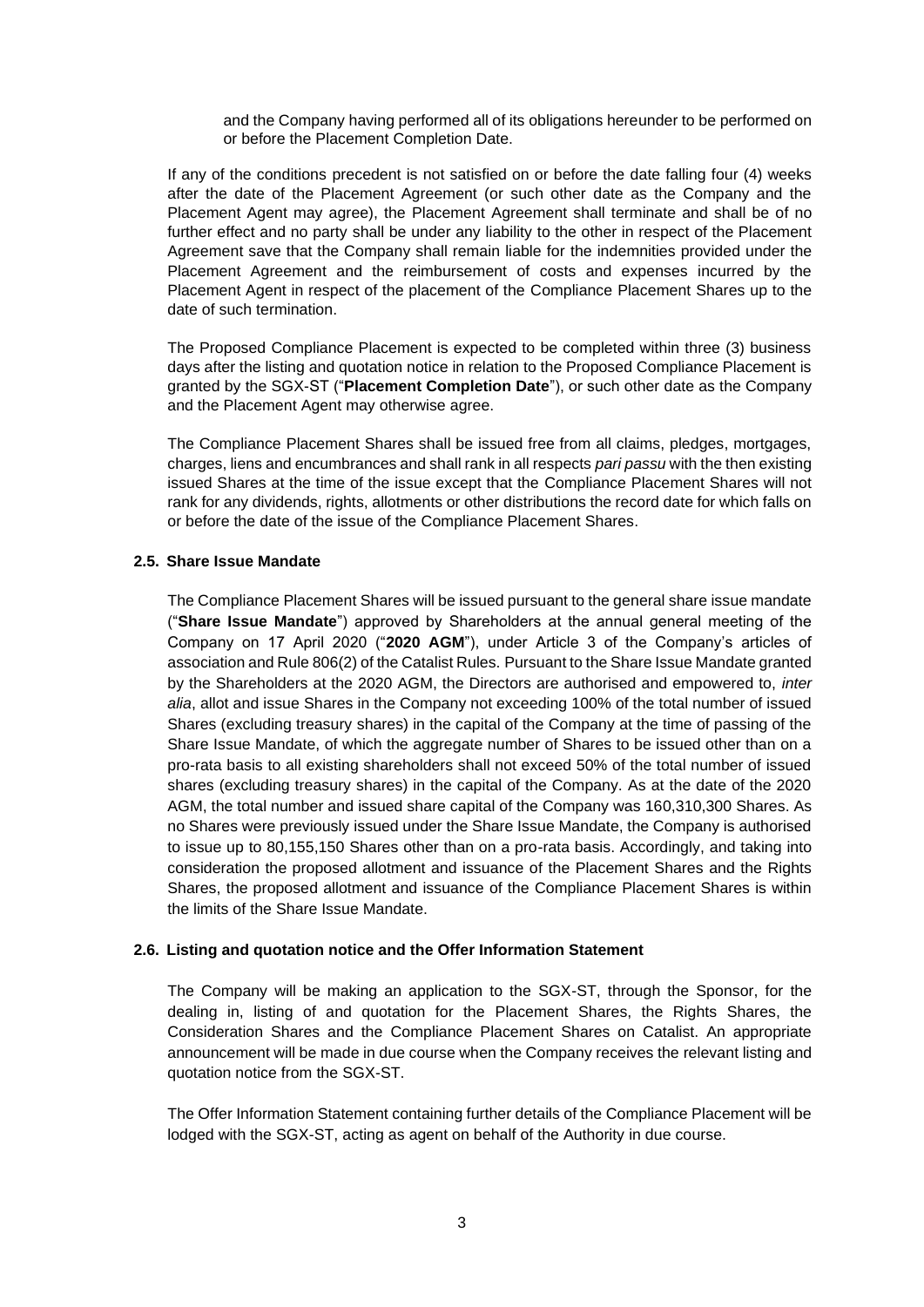### **2.7. Use of Proceeds**

Assuming that the Compliance Placement Shares are allotted and issued at the Placement Price, the Company expects to receive net proceeds of approximately S\$5,000 ("**Net Proceeds**"), after deducting expenses of approximately S\$25,000 comprising the Commission. The entire Net Proceeds raised from the allotment and issuance of the Compliance Placement Shares will be received by the Company.

Assuming that the Compliance Placement Shares are fully placed out at the Placement Price, the Company intends to allocate the Net Proceeds from the issue of the Compliance Placement Shares for the following purposes:

| Use of Net Proceeds                  | Amount<br>(S\$'000) | As a % of Net Proceeds |
|--------------------------------------|---------------------|------------------------|
| Business investments and acquisition | 3                   | 60%                    |
| General Working capital              | 2                   | 40%                    |
| <b>Total Net Proceeds</b>            | 5                   | 100%                   |

Pending the deployment of the Net Proceeds for the uses identified above, such proceeds may be deposited with banks and/or financial institutions, invested in short-term money market instruments and/or marketable securities, or used for any other purposes on a short-term basis as the Directors may, in their absolute discretion, deem fit from time to time.

Pursuant to Rules 704(30) and 1204(22) of the Catalist Rules, the Company undertakes that it will make periodic announcements on the utilisation of the Net Proceeds as and when such proceeds are materially disbursed or utilised and, whether such proceeds are materially disbursed or utilised and, whether such use is in accordance with the stated use. The Company will also provide a status report on the specific use of such proceeds in the Company's half year and full year financial results announcement as well as the annual report of the Company. When there is any material deviations there from, the Company will announce the reasons for such deviations, in its annual report. In addition, if there is any material deviation from the specific use of such proceeds, the Company will make a separate announcement setting out the reasons for such deviation. The Company undertakes to provide a breakdown with specific details on the use of the proceeds for working capital in the announcements and annual reports.

The Directors are also of the opinion that, after taking into consideration the Company's present bank facilities (where applicable) and the Net proceeds from the Compliance Placement, the working capital available to the Group will be sufficient to meet its present requirements.

The Directors are of the opinion, after taking into consideration the purpose for the Proposed Compliance Placement as set out in above, that the Compliance Placement is in the interest of the Company.

Notwithstanding the present sufficiency of working capital, the Directors are of the opinion that the Compliance Placement shall be undertaken for the purpose of complying with the Free Float Requirement.

The Directors confirm that the proceeds from the issuance of the Compliance Placement Shares will be utilised in accordance with the purpose stated above.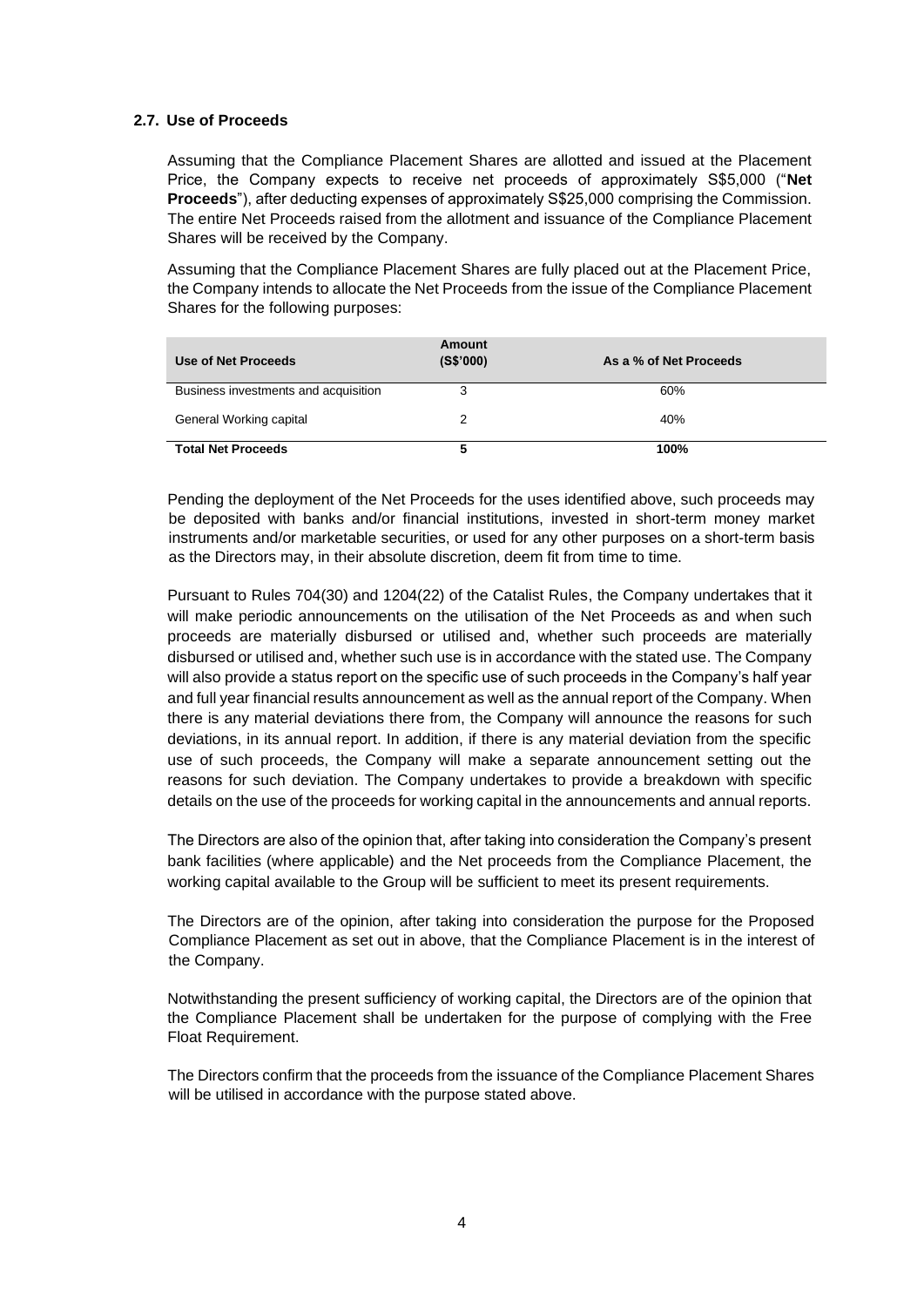### **2.8. Financial Effects of The Placement, Compliance Placement And Rights Issue**

Please refer to the Placement Announcement dated 28 July 2020 for the pro forma financial effects of the Compliance Placement.

The pro forma financial effects of Compliance Placement are presented solely for illustrative purposes and are not intended to be indicative or reflective of the actual future financial situation of the Company and the Group after the Placement, Compliance Placement and Rights Issue.

### **3. INTERESTS OF DIRECTORS AND SUBSTANTIAL SHAREHOLDERS**

None of the Directors or substantial shareholders of the Company or their respective associates has any interest, direct or indirect in the Compliance Placement other than through their respective shareholdings in the Company (if any).

### **4. CAUTIONARY STATEMENT**

Shareholders and potential investors should note that the terms and timing of the Compliance Placement, if and when they occur, would depend on various factors such as market conditions. As at the date of this announcement, there is no certainty or assurance that the Compliance Placement will be completed or that no changes will be made to the terms thereof. The Company will keep shareholders updated on any developments in this regard and will make such further announcements via SGXNET as and when appropriate.

**Shareholders and potential investors are advised to read this announcement and any further announcements by the Company carefully. Shareholders and potential investors should consult their stockbrokers, bank managers, solicitors, accountants, tax advisers or other professional advisers if they have any doubt about the actions they should take.**

#### **5. RESPONSIBILITY STATEMENT**

The Directors collectively and individually accept full responsibility for the accuracy of the information given in this announcement and confirm, after making all reasonable enquiries, that to the best of their knowledge and belief, this announcement constitutes full and true disclosure of all material facts about the Compliance Placement and the Company, and the Directors are not aware of any facts the omission of which would make any statement in this announcement misleading. Where information in this announcement has been extracted or reproduced from published or otherwise publicly available sources or obtained from a named source, the sole responsibility of the Directors has been to ensure that such information has been accurately and correctly extracted from those sources and/or reproduced in this announcement in its proper form and context.

## **6. COMPLIANCE WITH GOVERNING LAWS AND ARTICLES**

The Compliance Placement do not contravene any laws and regulations governing the Company and the Memorandum and Articles of Association.

# **7. DOCUMENTS AVAILABLE FOR INSPECTION**

A copy of the Placement Agreement is available for inspection during normal business hours at the Company's registered office at Lot A020, Level 1, Podium Level Financial Park, Jalan Merdeka 87000 Labuan F.T., Malaysia for a period of three (3) months from the date of this announcement.